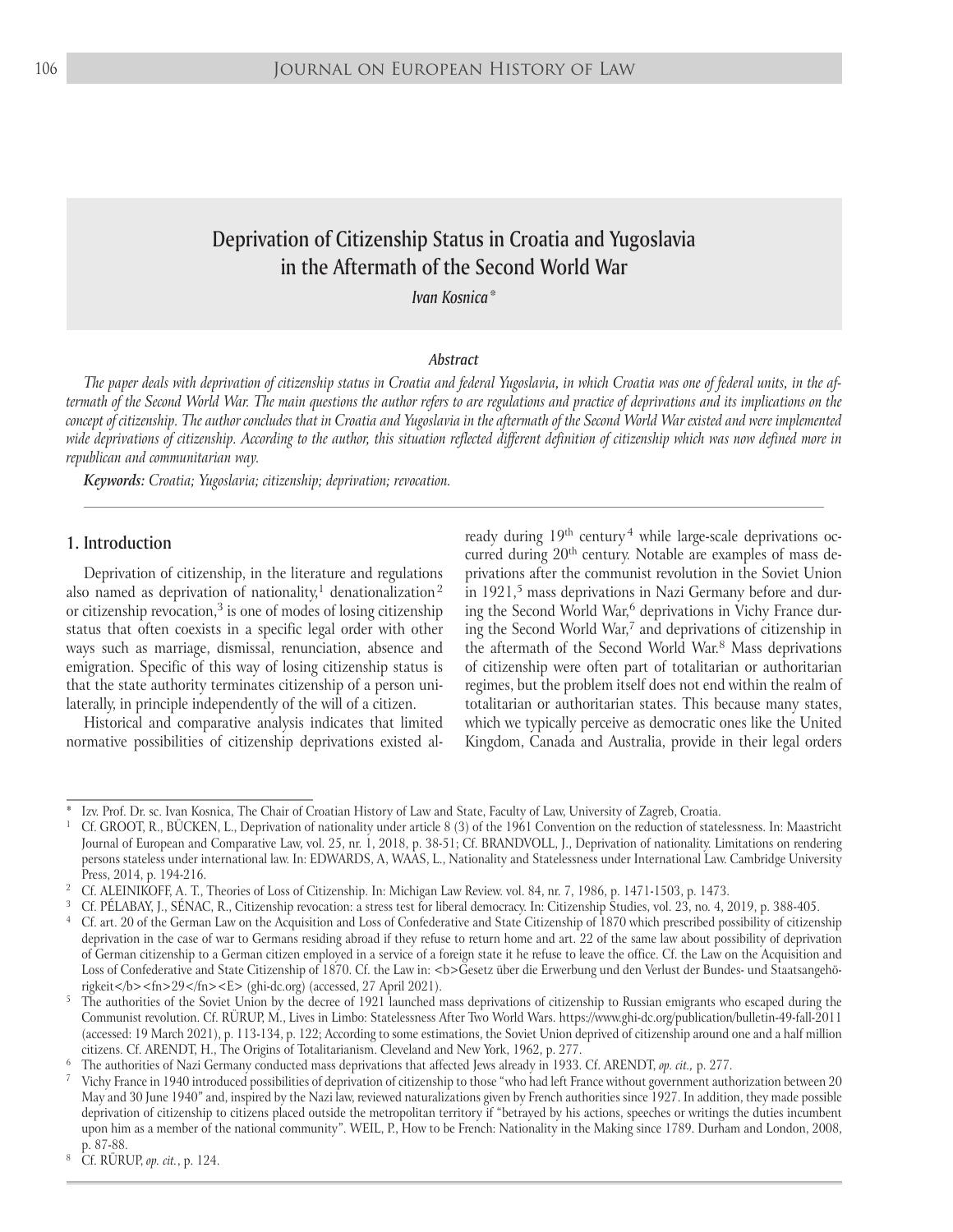although limited possibilities of citizenship deprivations. 9 Actuality of the issue nowadays is mostly result of war on terror and efforts of many countries to tackle this problem. 10

This essay aims to deal with the historical dimension of the concept of citizenship deprivation as defined in Croatia and Yugoslavia 11 in the aftermath of the Second World War. The new regulations but also to some extent practice of deprivations of citizenship status  $12$  are of central interest in this paper. Therefore normative analysis and to some extent practical repercussions are taken into consideration. The paper however does not end with the normative analysis and practical repercussions but aims to go beyond the legal norm and to provide insights about significance of the regime of citizenship deprivations for the concept of citizenship in Croatia and Yugoslavia in the aftermath of the Second World War.

Therefore, in the first part of the paper we reflect about deprivation of citizenship and its significance for the concept of citizenship. In addition, we analyze deprivation of citizenship in the Kingdom of Serbs, Croats and Slovenes/Yugoslavia in the period from 1918 to 1941. This part represents tradition and to some extent possible point of reference for analysis of the regulations and practices of citizenship deprivations in Croatia and Yugoslavia in the aftermath of the Second World War. Then follows an analysis of regulations and practices of citizenship deprivations in Croatia and Yugoslavia in the aftermath of the Second World War. The normative and to some extent practical dimensions of deprivations are included while at the same time we reflect about deeper implications of the regime of citizenship deprivations on the concept of citizenship in Croatia and Yugoslavia.

### 2. Deprivation of citizenship and its significance for the concept of citizenship

The issue of citizenship deprivation is of huge importance for political and legal position of an individual. This because a person deprived of his citizenship cease to be a member of political community<sup>13</sup> and becomes a stranger. Sensitivity of the issue reflect the fact that in the case of deprivation the state authority in most cases unilaterally takes away citizenship of a person independently of his will.

The aforementioned observation obviously indicates exclusionary effects of citizenship deprivations. Building his argu-

ment on this notion, Ben Herzog concluded that not just naturalization but also denaturalization (deprivation of citizenship) can give us valuable insights about the concept of citizenship in a specific state. 14 In other words, the concept of deprivation of citizenship, its normative but also practical dimensions, indicate which persons the authorities of a specific state do not want to recognize as citizens anymore. Therefore studying the concept of deprivation of citizenship can provide us with valuable insights about ›desirable‹ and ›undesirable‹ citizens, and values that all or some groups of citizens (n.b. naturalized citizens) had to comply with. Beyond the notions about ›desirable‹ and ›undesirable‹ citizens, hidden are conflicts between different visions of the concept of citizenship.

By taking into consideration general interconnections between citizenship deprivations and the concept of citizenship, Pélabay and Sénac went a step further and developed in our opinion useful matrix that can be used for analysis of these relations. Pélabay's and Sénac's argument approaches to the problem of these interconnections in a way that takes into account different dimensions of citizenship. They rely on rich literature about citizenship as multidimensional concept and indicate that citizenship means "legal status with a focus on individual rights", then "political participation as a civic virtue" and lastly focus on "collective identity". 15 According to Pélabay and Sénac each dimension of citizenship reflects different approaches to citizenship. The first approach that underlines citizenship as legal status and focuses on individual rights reflects liberal doctrine about citizenship, the second approach that focuses on "political participation as a civic virtue" reflects republican approach while the third approach, which focuses on "collective identity", reflects communitarian approach to citizenship. 16

For each approach, there is specific set of arguments that is used for elaboration of the concept of citizenship and answering the question what citizenship should mean and what it has to be like. Prevalence of liberal, republican or communitarian arguments also indicates strengthening one dimension of citizenship be it liberal, republican or communitarian.

On the level of specific regulations about citizenship deprivation one can therefore notice different arguments that are included in or are hidden behind specific legislative solutions. For instance, speaking in the terms of *ideal types,* there are two

<sup>9</sup> Cf. PILLAI, S., WILLIAMS, G., Twenty-first Century Banishment: Citizenship Stripping in Common Law Nations. In: International & Comparative Law Quarterly, vol. 66, nr. 3, 2017, p. 521-555, p. 532-550; Data for the United Kingdom for the period between 2006 and 2015 indicate that there were 81 deprivations of citizenship. Among these, in 36 cases reasons of deprivations were "public good" and in 45 cases deprivation followed because these citizens achieved registration or naturalization based on "fraud, false representation and concealment of a material fact". UK Visas and Immigration, Home Office. https://www.whatdotheyknow.com/request/318785/response/827666/attach/3/CCWD%20FOI%2038734%20Final%20 Response.pdf (accessed: 19 March 2021).

<sup>&</sup>lt;sup>10</sup> Cf. FARGUES, É., WINTER, E., Conditional membership: what revocation does to citizenship. In: Citizenship Studies, vol. 23, no. 4, 2019, p. 295-303, p. 295; Cf. https://www.migrationpolicy.org/article/foreign-fighters-will-revoking-citizenship-mitigate-threat (accessed: 26 April 2021).

<sup>&</sup>lt;sup>11</sup> Since at that time Croatia was one of federal units in the communist Yugoslavia, the paper relates to Yugoslavia as well.

 $12$  The paper relates to deprivations of citizenship status and not to deprivations of citizenship rights n. b. deprivations of civil and political rights that played significant role in the Croatian and Yugoslav post-war period as well.

<sup>&</sup>lt;sup>13</sup> Cf. HERZOG, B., ADAMS, J., Women, Gender, and the Revocation of Citizenship in the United States. In: Social Currents, vol. 5, nr. 1, 2018, p. 15-31., p. 15.

<sup>&</sup>lt;sup>14</sup> HERZOG, B., Revocation of Citizenship in the United States. In: European Journal of Sociology / Archives Européennes de Sociologie / Europäisches Archiv für Soziologie, vol. 52, no. 1, 2011, p. 77-109, p. 78, 83.

<sup>15</sup> Cf. PÉLABAY, SÉNAC, *op. cit.*, p. 391-392.

<sup>16</sup> Cf. PÉLABAY, SÉNAC, *op. cit.*, p. 391-392.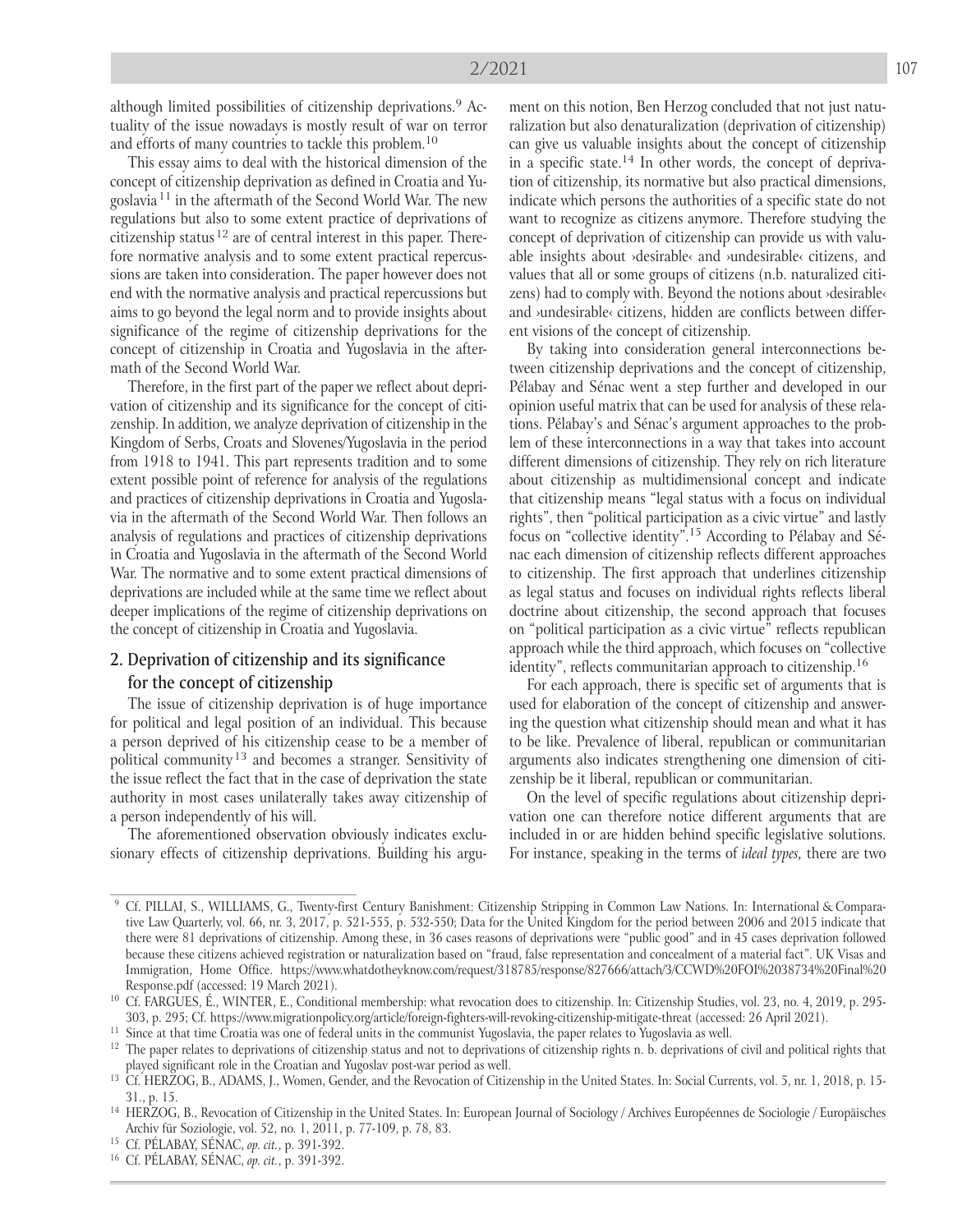possible situations, one in which unilateral termination of citizenship by the state authority is not possible at all and the other in which unilateral termination of citizenship by the state authority is always possible. Each of these situations reflects prevalence of liberal, republican or communitarian arguments.

Speaking about the first *ideal type* one can argue that in this situation an individual and his rights are the central point of reference. His conduct, even dangerous one for the interests of a state and of a community would not result in termination of citizenship. Such situation emphasize an individual and his rights while does not take into account possible interests of a state or of a community. Speaking about the concept of citizenship one can argue that this situation reflects liberal dimension of citizenship. As Aleinikoff put it, keywords of liberal theory are freedom, choice and consent. 17 Therefore, deprivation of citizenship taken by the state authorities without citizen's consent would be unacceptable.

On the other end of the spectrum, there is situation when ideally speaking state authorities could always terminate citizenship. This *ideal type* emphasize republican and communal arguments over liberal ones. Prevalence of republican and communal arguments also means prevalence of republican and communitarian dimension of citizenship. As an important aspect of republican argumentation, Pélabay and Sénac point out "the pursuit of the public good over that of private interests, and the fulfilment of duties and responsibilities over that of individual rights and preferences". 18 Together with republican views goes communitarian argumentation that emphasizes collective identity as a central point of reference. 19 As Aleinikoff put it, communitarian doctrine defines citizenship as "an organic relationship between the citizen and the state". 20 Such organicist understanding of citizenship negates individualist position of a citizen in a society and means defining of a citizen primarily as a member of the community. To sum up, while republican and communitarian approach slightly differ, they both "converge" since for the republican and for the communitarian approach bottom line is giving priority "to membership of a body of citizens whose (…) collective identity is shaped by a particular way of life and historical legacy". 21 Such value-defined citizenship also enables much easier justification of citizenship deprivations to specific citizens or groups of citizens.

In sum, the tension between liberal and republican/communitarian arguments manifests as a tension between a right of a citizen to keep its citizenship no matter of his conduct and interests of a state authority and of a community to strip citizenship of a person in a case when citizen's conduct endangers interests of a state or of a community. The statement about right of a citizen to keep its citizenship no matter of his conduct is backbone of liberal doctrine, while the statement about right of the state or of the community to strip citizenship to persons when they infringe interests of that state or of the community is backbone of republican/communitarian doctrines of citizenship law.

### 3. Deprivation of citizenship in the Kingdom of Serbs, Croats and Slovenes/Yugoslavia – tradition

In the Kingdom of Serbs, Croats and Slovenes after its formation on 1 December of 1918 on each of six legal areas valid were six different regulations about citizenship status. 22 Among these regulations, only the Law on acquisition and loss of Hungarian citizenship of 1879 contained rules about deprivation of citizenship. 23 The law provided one mode of citizenship deprivation by stating that state authority can deprive a citizen of his citizenship if the citizen works in an office of a foreign state without approval of state authority. $24$  Before enactment of a decision, administrative authority had to call involved citizen to leave foreign office and an involved citizen had to refuse to leave the office.<sup>25</sup> Aforementioned mode of deprivation was limited on relatively narrow circle of state and other public servants and it was dependent on the will of a citizen. What is more, although the Law on acquisition and loss of Hungarian citizenship of 1879 was formally still valid in Croatian-Slavonian legal area and in the former Hungarian legal area of the Kingdom due to political and constitutional changes application of this law was limited and state authorities could apply the norms of that law only *mutatis mutandis*. 26 Therefore, one could say that the concept of deprivation of citizenship did not play an important role in legal practice after 1918.

Nevertheless, significant changes bring the first Citizenship Law of the Kingdom of Serbs, Croats and Slovenes, enacted on 21 September 1928. 27 The Law defined the citizenship as one for all the Kingdom and prescribed rules for determination, ac-

- <sup>19</sup> Cf. PÉLABAY, SÉNAC, *op. cit.*, p. 392.
- <sup>20</sup> ALEINIKOFF, *op. cit.*, p. 1494.
- <sup>21</sup> PÉLABAY, SÉNAC, *op. cit.*, p. 393.

- <sup>23</sup> Cf. the Law on acquisition and loss of Hungarian citizenship of 1879. In: Sbornik zakonah i naredabah valjanih za kraljevinu Hrvatsku i Slavoniju. Nr. VII, 1880.
- $^{24}$  According to the letter of the law official state authority was Hungarian minister of internal affairs (for the area of Hungary) and Croatian-Slavonian-Dalmatian Ban for the area of Croatia-Slavonia. Cf. art. 11 and 30 of the Law on acquisition and loss of Hungarian citizenship of 1879.
- <sup>25</sup> Cf. art. 30 of the Law on acquisition and loss of Hungarian citizenship of 1879; Cf. KOSNICA, I., Gubitak državljanstva u Hrvatskoj i Slavoniji od Bachovog apsolutizma do raspada Monarhije. In: Pravni vjesnik, vol. 29, Nr. 3-4, 2013, p. 61-79, p. 70.
- <sup>26</sup> For the argument about application of that law *mutatis mutandis* cf. elaboration of the Professor Ladislav Polić on the Second conference of lawyers of the Kingdom of Serbs, Croats and Slovenes. POLIĆ, L., Pitanje državljanstva – referat. In: DOLENC, M., SAJOVIC, R. (ed.), Spomenica na drugi kongres pravnika Kraljevine Srba, Hrvata i Slovenaca. Ljubljana, 1927, p. 209-216, p. 212.
- <sup>27</sup> For the Law on citizenship of the Kingdom of Serbs, Croats and Slovenes of 21 September 1928 with commentary: cf. PIRKMAJER, O., Zakon o državljanstvu sa tumačenjem. Beograd, 1929, p. 37-135.

<sup>17</sup> ALEINIKOFF, *op. cit.*, p. 1494.

<sup>18</sup> PÉLABAY, SÉNAC, *op. cit.*, p. 392.

<sup>22</sup> Cf. KOSNICA, I., Odnos državljanstva i nacionalne pripadnosti u Kraljevini SHS/Jugoslaviji. In: Zbornik Pravnog fakulteta u Zagrebu, vol. 68, no. 1, 2018, p. 61-83, p. 64-67.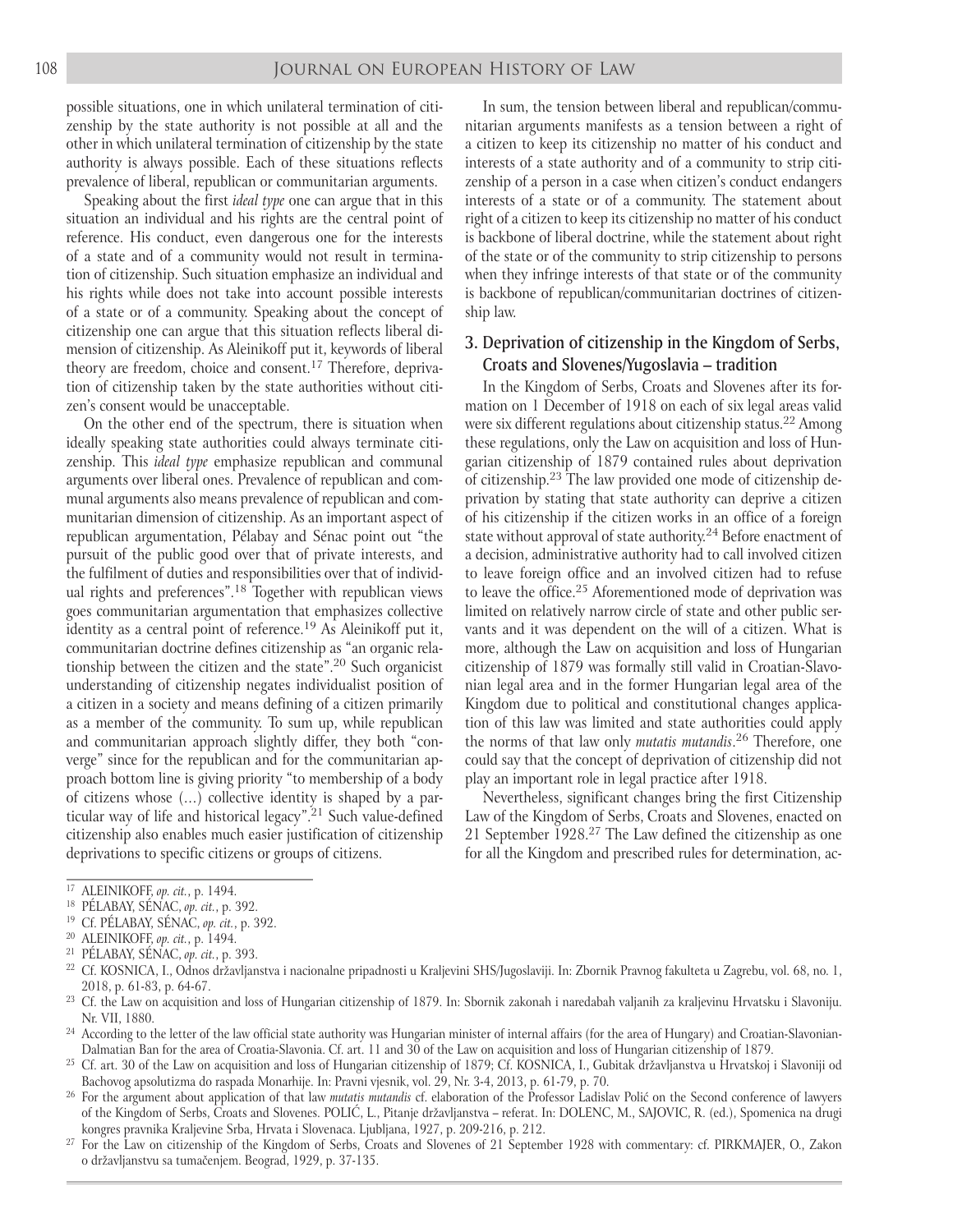quisition and loss of citizenship. As modes of losing citizenship, the law prescribed dismissal, absence, marriage, legitimation, renunciation and deprivation. 28 Related to deprivation of citizenship, the Law defined two possibilities of citizenship deprivations. One possibility that already existed on Croatian-Slavonian and on the former Hungarian legal area was deprivation of citizenship of persons hired in offices of foreign states. The Citizenship Law of 1928 in its article 32 stated that citizenship "lose (…) citizens who without permission of state authority enter foreign military or civil service and who stay in the service no matter of call of the minister of internal affairs to leave the office". For completing the procedure, it was necessary that the minister of internal affairs of the Kingdom of Serbs, Croats and Slovenes call this citizen twice to leave the foreign office.<sup>29</sup> The doctrine of citizenship law of that time considered that issuing a call to a citizen is dependent on the will of state authority. If state authority refused to issue such a call, the doctrine considered that the authorities tolerate such service.<sup>30</sup> However, in case when a minister of internal affairs issued such call and upon the assumption that a citizen did not leave the office of foreign state, the minister was obliged to issue an act about deprivation of citizenship. 31

The authorities partly changed the aforementioned regime by the Law on the structure of the military and the navy of 6 September of 1929.<sup>32</sup> According to this law, a citizen lost his citizenship if entered foreign military service without prior approval of the Council of Ministers. 33 In such a case, a citizen lost his citizenship *ex lege* and no additional procedure of the minister of internal affairs was necessary.

Comparison of the new regulation about deprivation of citizenship contained in the Citizenship Law of 1928 with the regulation contained in the Hungarian Law on acquisition and loss of Hungarian citizenship of 1879 indicates important similarities in the assumptions and procedures of deprivation of citizenship in cases of hiring a citizen in civil foreign office. This because in both cases deprivation of citizenship happened only if the executive branch of state authority issued an act about deprivation. What is more, in both regimes competent authority could deprive of citizenship only those citizens who refused to leave an office of a foreign state.<sup>34</sup> Therefore, one can argue that in both cases authorities had to take into account the will of a citizen. On the other hand, difference between two regimes was in more strict position of the minister of internal administration of the Kingdom of Serbs, Croats and Slovenes.

Specifically, the minister of internal affairs of the Kingdom of Serbs, Croats and Slovenes had to issue an act on deprivation of citizenship if officially asked citizens to leave the office. On the other hand, according to the Hungarian Law on acquisition and loss of Hungarian citizenship of 1879 even after the official call had been made the state authority could but was not obliged to issue an act on deprivation. Differences were also significant in the matters of foreign military service. After 1929, as already elaborated above, a citizen lost his citizenship *ex lege* so no decision of minister of internal affairs was necessary in this case*.*  In sum, we can conclude that the new regulation that provided possibility of citizenship deprivation in case of service in an office of a foreign state was more authoritarian in comparison to earlier model. Nevertheless, an important feature about consent of a citizen for deprivation of citizenship still played important role in the new regime.

Another possibility of deprivation of citizenship, regulated by the article 33 of the Citizenship Law of the Kingdom of Serbs, Croats and Slovenes of 1928, was denaturalization in case of war. According to the rule, the authorities could deprive of citizenship citizens who were before the naturalization citizens of the state with which the Kingdom of Serbs, Croats and Slovenes is in war. Denaturalization was possible in three cases. The first case was when a citizen "committed a deed that violated legal order and infringed internal or external security of the Kingdom". The second case was when a citizen had "left the state with an intention of avoiding military service or some other public duty in the Kingdom" and the third was when a citizen "spied for interest of foreign state or if helped efforts directed against rights and national interests of the state". 35 Decision about deprivation of citizenship enacted the minister of internal affairs, based on the decision of the Council of Ministers. 36 In addition, altogether with three aforementioned cases of denaturalization, there existed the concept of annulment of naturalization in cases when a person achieved naturalization based on false presentation of facts. 37

Introduction of the possibility of denaturalization in the Yugoslav legal order to some extent correlated with comparative developments in citizenship law of many states during and after the First World War. For instance, French authorities already during the First World War introduced similar possibility of deprivation of citizenship to naturalized French who were before the naturalization citizens of enemy states. 38 Moreover, the concept of denaturalization introduced England, Belgium,

<sup>&</sup>lt;sup>28</sup> Cf. art. 21 of The Law on citizenship of the Kingdom of Serbs, Croats and Slovenes of 1928.

<sup>29</sup> Cf. art. 32 para. 2 of The Law on citizenship of the Kingdom of Serbs, Croats and Slovenes of 1928.

<sup>30</sup> Cf. PIRKMAJER, *op. cit.,* p. 90.

<sup>&</sup>lt;sup>31</sup> Cf. art. 32 par. 2 which states: "If during next two months a citizen does not respond, the minister of internal affairs will enact a decision on deprivation of citizenship".

<sup>&</sup>lt;sup>32</sup> Some rules of the Law related to citizenship had been published in: FLOURNOY, R. W., HUDSON, M. O., A Collection of Nationality Laws of Various Countries as Contained in Constitutions, Statutes and Treaties. New York, 1929, p. 402-404.

<sup>33</sup> Cf. KAVALJERI, C., Komentar Zakona o državljanstvu Kraljevine Jugoslavije. Zagreb, 1935, p. 97.

<sup>&</sup>lt;sup>34</sup> Cf. art. 32 par. 1 and 2 of the Law on citizenship of the Kingdom of Serbs, Croats and Slovenes.

<sup>&</sup>lt;sup>35</sup> Cf. art. 33 of The Law on citizenship of the Kingdom of Serbs, Croats and Slovenes of 1928.

<sup>&</sup>lt;sup>36</sup> Cf. art. 33 of The Law on citizenship of the Kingdom of Serbs, Croats and Slovenes of 1928.

<sup>&</sup>lt;sup>37</sup> In such cases the minister of internal affairs issued an act about annulment of naturalization. Cf. art. 62 of the Decree of minister of internal affairs for implementation of the Law on citizenship of the Kingdom of Serbs, Croats and Slovenes. For the Decree cf. PIRKMAJER, *op. cit.*, p. 137-211.

<sup>38</sup> WEIL, *op. cit,* p. 61, 107; ARENDT, *op. cit.*, p. 279.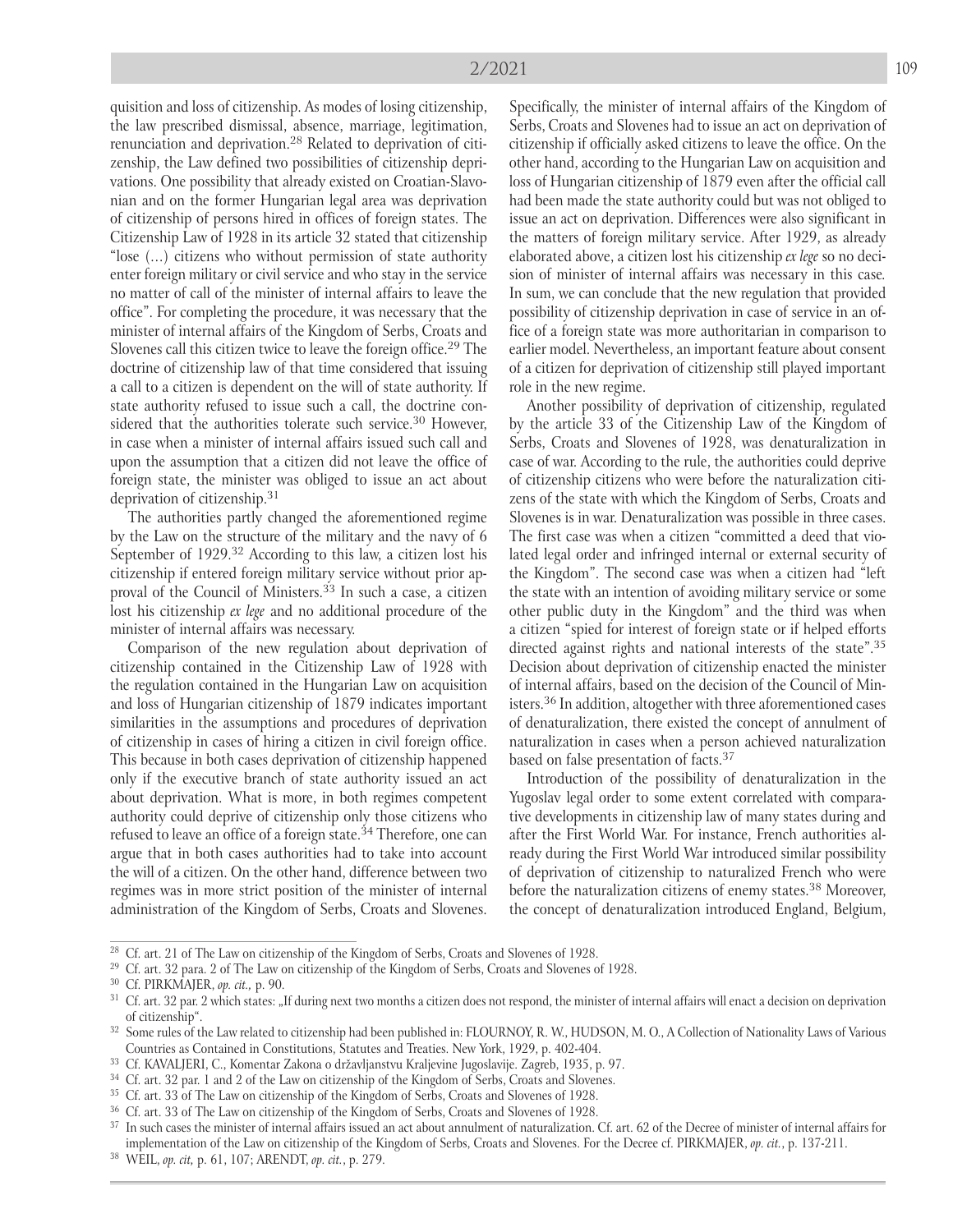United States of America and Romania. The later one served as a role model for regulation of denaturalization in the Citizenship Law of the Kingdom of Serbs, Croats and Slovenes in 1928. 39

Introduction of the concept of denaturalization in the Yugoslav legal order meant significant departure from previously established patterns. The fact that the state authorities could unilaterally deprive a naturalized citizen of his citizenship indicated different balances within the citizenship relationship in favor of state authority. The new regime obviously had significant implications for the position of naturalized citizens whose citizenship status was kind of "conditional membership". 40 In addition, the new regulations about denaturalization incriminate "violation of legal order", "infringement of internal or external security of the Kingdom", "avoidance of military service or some other public duty", "espionage" and "helping efforts directed against right and national interest of the state" as behaviors that could result in citizenship deprivation. Aforementioned incriminations indicate at the same time core values that naturalized citizens had to comply. What is more, the values also indicate departure from liberal argumentation related to the concept of citizenship and inclination towards republican and communitarian arguments. Emphasizing duties towards the state and "civic virtues" that mean compliance of ones behavior with the legal order reflect republican argumentation. On the other hand emphasizing "national interests of the state" as a reason for citizenship deprivation indicates communitarian arguments. The shift and inclination towards different understanding of citizenship affected some legal practitioners of that time too. One of them, Celso Kavaljeri, the very prominent one that was dealing with the issue of citizenship, in mid-thirties in his commentary on the Citizenship Law of the Kingdom of Yugoslavia despite mentioning some criticism about the concept of denaturalization, strongly argued for the concept. In doing so, he used typical republican argument in favor of denaturalization by arguing that *salus rei publicae maxima lex esto*. 41

## 4. Citizenship in Croatia and Yugoslavia in the aftermath of the Second World War

Development of the concept of citizenship in Croatia and Yugoslavia in the aftermath of the Second World War characterizes the shift from unitarian towards federal model. The first citizenship law, officially called the Citizenship Law of Democratic Federal Yugoslavia of 1945, clearly pointed that by providing a rule on federal and republican citizenship. 42 The federal model affirmed the Citizenship Law of Federal People's Republic of Yugoslavia of 1946 (hereinafter: Citizenship Law of FPRY)<sup>43</sup> and republican legislation about Croatian citizenship as well. 44

In parallel with conceptual transformation of citizenship from unitarian towards federal, Yugoslav authorities enacted important rules about determination, acquisition and loss of citizenship. The rules about determination of citizenship indicated to some extent continuity of citizenry with that of pre-war Yugoslavia. For instance, the Citizenship Law of FPRY stated that citizens of FPRY are all persons who were citizens of FPRY on 28 August 1945 according to "valid regulations".<sup>45</sup> In addition, the rule of the Citizenship Law of FPRY about presumption of Yugoslav citizenship to "all persons who belong to one of nations of FPRY if born or raised in FPRY and reside in the state" eased the process of determination of citizenship significantly. 46

What is more, the authorities eased acquisition of Yugoslav and republican citizenships to specific categories of persons. Example is policy of giving citizenship to "Istrian emigrants", mostly Croats and Slovenes, who immigrated into the Kingdom of Yugoslavia, mostly on Croatian and Slovenian territories, during the interwar period. The Law on amendments of Citizenship Law of FPRY of 6 December 1947 enabled those settlers to acquire Yugoslav citizenship and citizenship in one of Yugoslav republics by giving simple statement in front of authorities. 47

Previously indicated inclusiveness and openness of the concept of Yugoslav citizenship and consequently of republican citizenships contaminated other citizenship rules, which indicated possible restrictions and closure. First, determination of Yugoslav citizenship based on "valid regulations" was unspecified and left room for interpretation. Therefore, one needed to consult some other rules for determination of citizenship status. Specifically, the most important were a rule that determined citizenry of FPRY based on republican citizenship and a rule that determined republican citizenship based on local citizenship

 $47$  Similar mode of acquistion of citizenship based on the new regulations of citizenship existed for members of Yugoslav nations who before 10 June 1940 emigrated from Italy (from the territories that after the Second World War became part of the FPRY) to other countries. Cf. KRBEK, OCOKOLJIĆ, *op. cit.,* p. 51-52; Cf. ĐERĐA, D., Problematika državljanstva na području tzv. Slobodnog Teritorija Trsta. In: Zbornik Pravnog fakulteta Sveučilišta u Rijeci, vol. 24, Nr. 3, 2003, p. 423-444, p. 436-437.

<sup>&</sup>lt;sup>39</sup> KAVALJERI, *op. cit.*, p. 102; Cf. the art. 41 of the Rumanian Law of February 23, 1924. The english version of the Law had been published in: FLOURNOY, HUDSON, *op. cit.,* p. 497-508.

<sup>40</sup> Cf. FARGUES, WINTER, *op. cit.*, p. 295-303.

<sup>41</sup> KAVALJERI, *op. cit.,* p. 102.

<sup>&</sup>lt;sup>42</sup> Cf. KRBEK, I., OCOKOLJIĆ, N., Zakon o državljanstvu s komentarom. Beograd, 1948, p. 7.; Cf. the Citizenship Law of Democratic Federal Yugoslavia. In: Službeni list DFJ, 64/1945.

<sup>&</sup>lt;sup>43</sup> Cf. The Law on citizenship of the Federal People's Republic of Yugoslavia. In: Službeni list FNRJ, 54/1946; Cf. the Law on amendments of the Law on citizenship of the Federal People's Republic of Yugoslavia. In: Službeni list FNRJ, 104/1947; The Law on amendment of the art. 37 par. 2 of the Law on citizenship of the Federal People's Republic of Yugoslavia. In: Službeni list FNRJ, 88/1948; The Law on amendments of the Law on citizenship of the Federal People's Republic of Yugoslavia. In: Službeni list FNRJ, 105/1948.

<sup>&</sup>lt;sup>44</sup> Cf. The Law on citizenship of People's Republic of Croatia. In: Narodne novine, Službeni list Narodne Republike Hrvatske, Vol. 6. (1950), nr. 23.

<sup>45</sup> Cf. art. 35 par. 1 of the Citizenship Law of FPRY.

<sup>46</sup> Cf. MEDVEDOVIĆ, D., Federal and republican citizenship in the former SFR Yugoslavia at the time of its dissolution. In: Croatian Critical Law Review, vol. 3, nr. 1-2, 1998, p. 21-56, p. 26; Art. 25 par. 1 of the Citizenship Law of FPRY.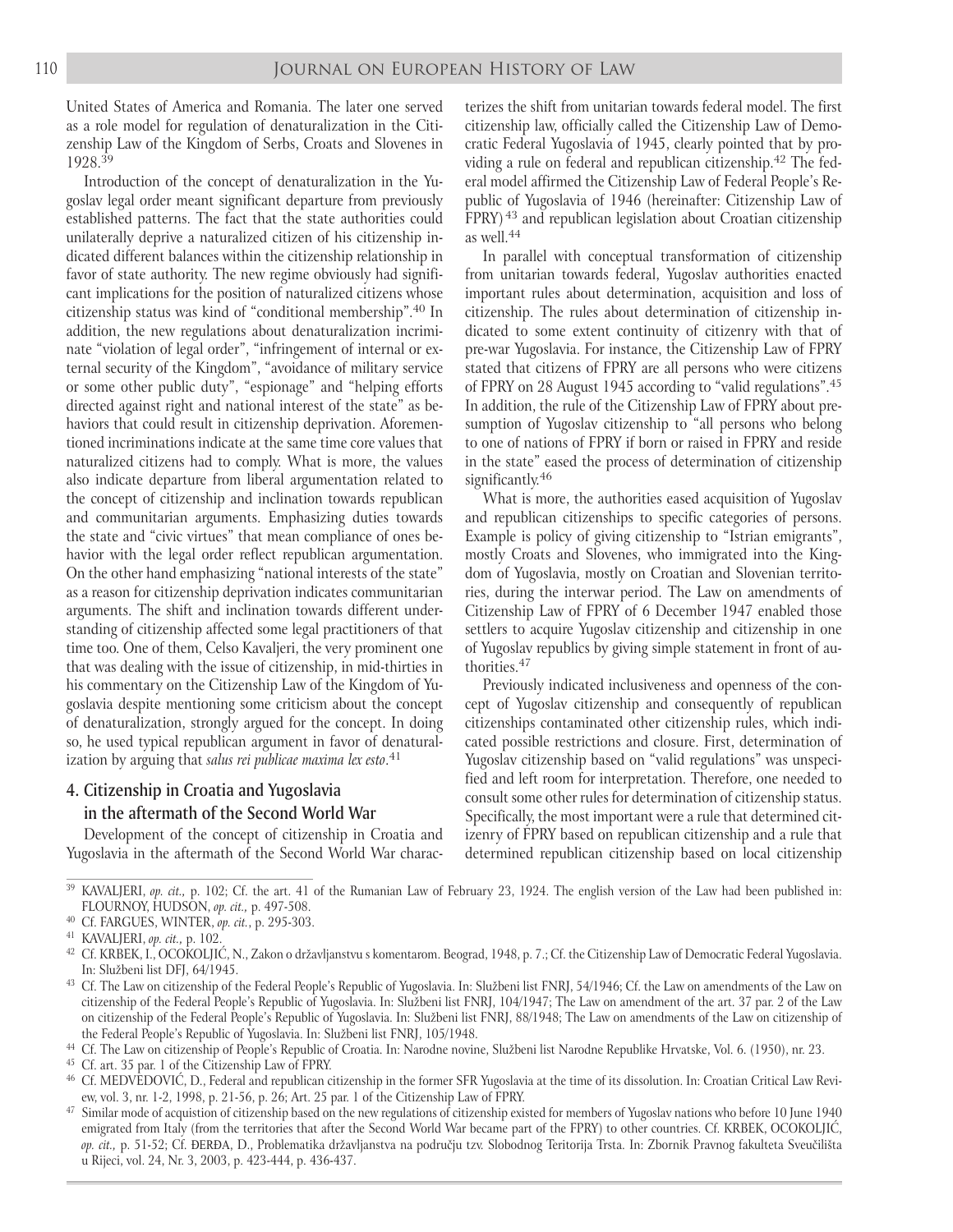(*zavičajnost, općinska pripadnost*). 48 The criteria of local citizenship was however interpreted very restrictively in a way that according to the mandatory interpretation given by the Presidium of the People's Assembly of FPRY of 1946 only local citizenship of a person on 6 April 1941 was relevant. This consequently meant that all changes in local citizenship of a person emerged after that date were of no importance.<sup>49</sup> In addition, the authorities made difficult acquisition of citizenship to some categories of foreigners, including Russian emigrants that came on Yugoslav territory during the interwar period.<sup>50</sup> What is more, Yugoslav authorities enacted significant rules and implemented practice of deprivations to a great number of citizens, the issue we elaborate further in the paper.

## 5. Regulations on deprivation of citizenship in Croatia and Yugoslavia in the aftermath of the Second World War

Citizenship Law of FPRY defined deprivation of citizenship together with absence, dismissal, renunciation and rules of international agreements as modes of losing federal citizenship. 51 These modes functioned as well as modes of losing republican citizenship since a person when lost federal citizenship also lost republican citizenship. 52

Analysis of the Citizenship Law of FPRY indicates that the Law prescribed three possibilities of deprivations. The first possibility was deprivation of citizenship to "members of those nations whose states were in war against peoples of the FPRY". 53 Basic assumption for deprivation was citizen's conduct. According to the letter of the law the federal ministry of internal affairs could deprive of citizenship those citizens "who during the war or who before the war, acted disloyal towards national and state interests of the people of FPRY and in this way failed to fulfil citizen's duties". 54

Another possibility of citizenship deprivation was denaturalization. There were two types of denaturalization. The first type was annulment of naturalization of a citizen "who had been naturalized based on false statements or who consciously had not mention important circumstances".<sup>55</sup> The second type of denaturalization related to citizens who were "during five

years from naturalization judged for dishonorable act or an act against national and state interests". 56

Third way of citizenship deprivation affected citizens living abroad who "work, or had been working during the war against national and state interests of the FPRY, or did not fulfil civic duties". 57 Based on this rule the authorities n.b. courts or the Presidium of the People's Assembly of the FPRY could deprive of Yugoslav citizenship all citizens no matter of their ethnic origin and no matter of the way in which they acquired citizenship. 58

In addition, to some extent specific legal basis for deprivation of citizenship, which represented further elaboration of the third way of deprivation, was deprivation of citizenship to military personnel and citizens who at the end of the Second World War emigrated from Yugoslavia. For the purposes of striping citizenship to these persons, the authorities enacted the Law on deprivation of citizenship to officers and sub-officers of former Yugoslav army who do not want to come back in the homeland and to members of military formations who served to occupiers and emigrated abroad. The aforementioned law entered into force already on 28 August 1945<sup>59</sup> and had been approved with minor modifications after enactment of the Constitution of FPRY of 1946 on 23 October 1946. Official name of the new law was the Law on deprivation of citizenship to officers and sub-officers of former Yugoslav army who do not want to come back in the homeland and to members of military formations who served to occupiers and emigrated abroad as well as to persons emigrated abroad after liberation (hereafter: The Law on deprivation of citizenship). 60 As members of military formations that served to occupiers the Law on deprivation of citizenship specifically mentioned the Yugoslav army in the homeland, chetniks, ustasha and Croatian home guards (military formation of the Independent State of Croatia). 61

In addition, a citizen could had been deprived of his citizenship based on the rules contained in the Law about criminal offenses against people and the state if committed a crime against people and the state and if resided abroad. 62 The Law on types of penalties of 5 July 1945 followed this rule and in addition prescribed a ban to those deprived of citizenship to come back

<sup>48</sup> Cf. art. 37 par. 1 of the Citizenship Law of FPRY.

<sup>49</sup> For the mandatory interpretation given by the Presidium of the People's Assembly of FPRY Cf. KRBEK, OCOKOLJIĆ, *op. cit.,* p. 54-55.

<sup>&</sup>lt;sup>50</sup> Cf. HR Hrvatski državni arhiv, Predsjedništvo vlade Narodne Republike Hrvatske [Presidency of the government of the People's Republic of Croatia], opći odjel-opći spisi, the box 87, nr. 18515/1948, Lihterov, Olga, citizenship, and the box 96, nr. 5953/1949, Omeljčenko, Fedot, citizenship.

<sup>51</sup> Cf. art. 14 of the Citizenship Law of FPRY.

<sup>&</sup>lt;sup>52</sup> Cf. art. 21 para. 1 The Law on citizenship of People's Republic of Croatia.

Cf. art. 16 par. 1 of the Citizenship Law of FPRY.

<sup>&</sup>lt;sup>54</sup> Cf. art. 16 par. 1 of the Citizenship Law of FPRY; Cf. art. 17 par. 1 of the Citizenship Law of FPRY.

<sup>55</sup> Cf. art. 16 par. 2 of the Citizenship Law of FPRY.

<sup>56</sup> Cf. art. 16 par. 2 of the Citizenship Law of FPRY.

<sup>57</sup> Cf. art. 16. par. 3 of the Citizenship Law of FPRY.

<sup>&</sup>lt;sup>58</sup> Cf. art. 17 par. 3 of the Citizenship Law of FPRY; According to the article 44 of the Order on enforcement of the Citizenship Law of FPRY, a court which enacted a judgment about deprivation of citizenship had to send a copy of this judgement to the ministry of internal affairs of people's republic for further enforcement. Cf. the Order on enforcement of the Citizenship Law of FPRY. In: Službeni list FNRJ, 98/46.

<sup>59</sup> Cf. Službeni list DFJ, 64/1945.

<sup>60</sup> Cf. Službeni list FNRJ, 86/1946.

<sup>61</sup> Cf. art. 1 par. 2 The Law on deprivation of citizenship.

 $62$  Cf. art. 5 of the Law on confirmation and amendments of the Law on criminal offenses against people and the state of 15 August 1945, In: Službeni list 59/1946.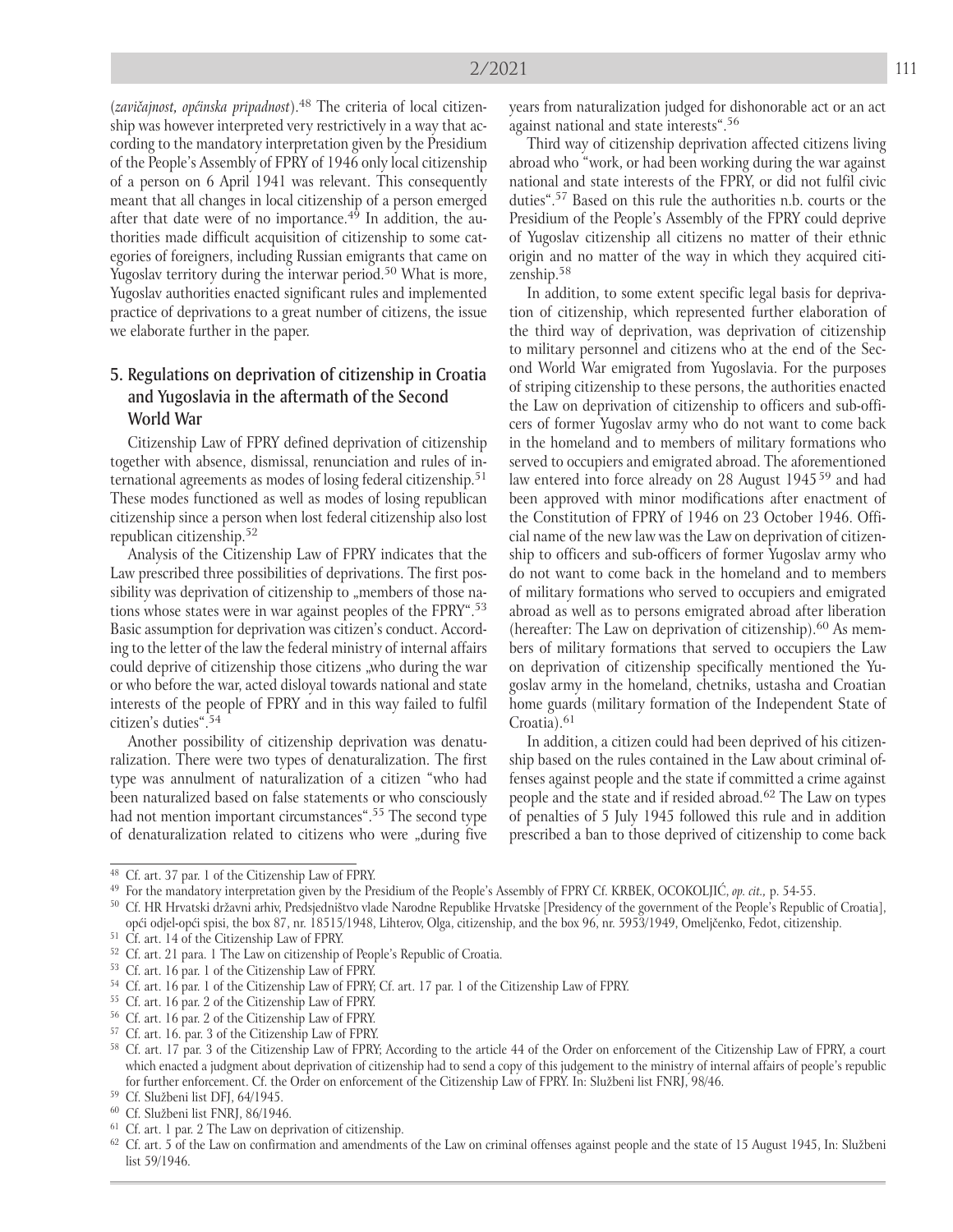in their former homeland. 63 The possibility of deprivation of citizenship to emigrants followed the first Criminal code of 1947 too. 64 Bottom line of all aforementioned regulations was emigration and commitment of an act against people and the state. Therefore, based on these provisions the authorities could not deprive of citizenship citizens who stayed in the country. Instead, for these cases they provided possibility of deprivation of political and civil rights. 65

Aforementioned elaborations indicate that in the legal order of the FPRY existed much wider possibilities of citizenship deprivations. These possibilities, as Igor Štiks noted reflected intentions of state authorities to "revoke citizenship from internal ideological wartime enemies who either collaborated with occupiers or had emigrated abroad". 66 Beyond these intensions however, more complex shift was happening in relations between state authority and a citizen in a way that position of state organs in this relation had been strengthened significantly. The changes indicated deeper restructuring of the concept of citizenship. Specifically, mentioning of non-fulfilment of civic duties as a reason for citizenship deprivation reflected strengthening of republican dimension of the concept. In addition, using phrases "national interests of the people", "state interests of the people" as a reason for citizenship deprivation reflected strengthening of communitarian dimension of citizenship. One could see the shift in the legal doctrine as well. Krbek and Ocokoljić, in the commentary of the Citizenship Law of FPRY published in 1948 strongly approved legislative solutions related to citizenship deprivation by arguing about the right of the state authority to "deprive of citizenship persons who acted hostile or treacherous against the state".<sup>67</sup>

## 6. Deprivation of citizenship in Croatia and Yugoslavia in the aftermath of the Second World War in legal practice

Normative possibilities of citizenship deprivations were in significant measure realized in the legal practice of the post-war period. As part of this, the Presidium of the National Assembly deprived of citizenship the king Petar II Karađorđević and the members of the royal family on 8 March of 1947. 68 In the case, the decision was done based on the rule of the Citizenship Law of FPRY about deprivation of citizenship to citizens living abroad who "work, or had been working during the war against national and state interests of the FPRY, or did not fulfil civic duties". 69

Furthermore, many Yugoslav citizens lost Yugoslav and republican citizenship because they did

not return in the homeland during the process of repatriation. Reasons for not coming back were of ideological nature. Some citizens also feared of repression, since the process of repatriation included check of returnees by the Yugoslav secret service. 70 Legal perquisite for formal deprivation of citizenship in the process of repatriation was an official act of the state authorities on the end of repatriation. The federal ministry of internal affairs issued such acts for Germany, Sweden, Norway and Denmark, on 11 January 1946, although due to transport and material difficulties prolonged the repatriation for Germany and Norway until 20 April 1946. 71 Furthermore, the federal ministry of internal affairs proclaimed end of repatriation for Poland on 14 February 1946,<sup>72</sup> for Hungary on 28 February 1946,<sup>73</sup> for Switzerland on 29 March 1946<sup>74</sup> and for Egypt on 29 May 1946. 75 Repatriation for Portugal ended on 12 November 1946<sup>76</sup> and for Italy on 18 January 1947.<sup>77</sup> After decision about the end of the repatriation, the federal minister of internal affairs instructed Yugoslav diplomatic missions to announce the end of repatriation. After this, two months term started to run. During this term, Yugoslav citizens who remained abroad had to declare an intent about retaining Yugoslav citizenship to diplomatic mission. In case they did not declare such intent, they ceased to be Yugoslav citizens and citizens of one of republics based on the rule of the Law on deprivation of citizenship.<sup>78</sup> According to views of some legal scholars of the period, these emigrants lost citizenship *ex lege* and therefore no specific

<sup>&</sup>lt;sup>63</sup> Cf. art. 4. of the Law on confirmation and amendments of the Law on types of penalties of 5 July 1945. In: Službeni list:  $66/1946$ .

<sup>64</sup> Cf. art. 35 para. 1 of the Criminal code of 1947. In: Službeni list: 106/1947.

 $65$  Cf. art. 4. of the Law on confirmation and amendments of the Law on criminal offenses against people and the state of 15 August 1945; art. 8 and 9 of the Law on confirmation and amendments of the Law on types of penalties of 5 July 1945; art. 37 of the Criminal code of 1947. A specific case of deprivation of political and civil rights see in: HR Hrvatski državni arhiv-306 Zemaljska komisija za utvrđivanje zločina okupatora i njihovih pomagača Narodne republike Hrvatske [the Republican commission of Peoples Republic of Croatia for determination of crimes committed by occupiers and their supporters], GUZ 2611/45, the box 23, Okružni sud Daruvar KZ 164/45.

<sup>66</sup> ŠTIKS, I., Nations and Citizens in Yugoslavia and the Post-Yugoslav States: One Hundred Years of Citizenship, London – New York, 2015, p. 62.

<sup>67</sup> Cf. KRBEK, OCOKOLJIĆ, *op. cit.,* p. 150.

<sup>68</sup> Cf. Službeni list FNRJ 64/1947.

<sup>69</sup> Cf. art. 16. par. 3 of the Citizenship Law of FPRY.

<sup>&</sup>lt;sup>70</sup> The returnees were officially sent to secret service centers for interrogations. Cf. HR-Hrvatski državni arhiv-1522 Zemaljska komisija za repatrijaciju Hrvatske [The republican commission for repatriation of Croatia], box 4, document nr. 98/1947.

<sup>71</sup> Cf. Official announcement on the end of repatriation from Germany, Sweden, Norway and Denmark. In: Službeni list, 6/1946; Cf. A decision about end of repatriation from Germany and Norway, In: Službeni list, 34/1946.

<sup>72</sup> Cf. An order about end of repatriation from Poland, In: Službeni list, 16/1946.

<sup>73</sup> Cf. An order about end of repatriation from Hungary, In: Službeni list, 19/1946.

<sup>74</sup> Cf. An order about end of repatriation from Switzerland, In: Službeni list, 29/1946.

<sup>75</sup> Cf. A decision about end of repatriation of Yugoslav citizens from Egypt, In: Službeni list, 46/1946.

<sup>76</sup> Cf. An act about end of repatriation of citizens of FPRY from Portugal, In: Službeni list, 92/1946.

<sup>77</sup> Cf. A decision about end of repatriation of citizens of Federal People's Republic of Yugoslavia from Italy, In: Službeni list, 9/1947.

 $^{78}$  Cf. art. 3 par. 1 The Law on deprivation of citizenship.